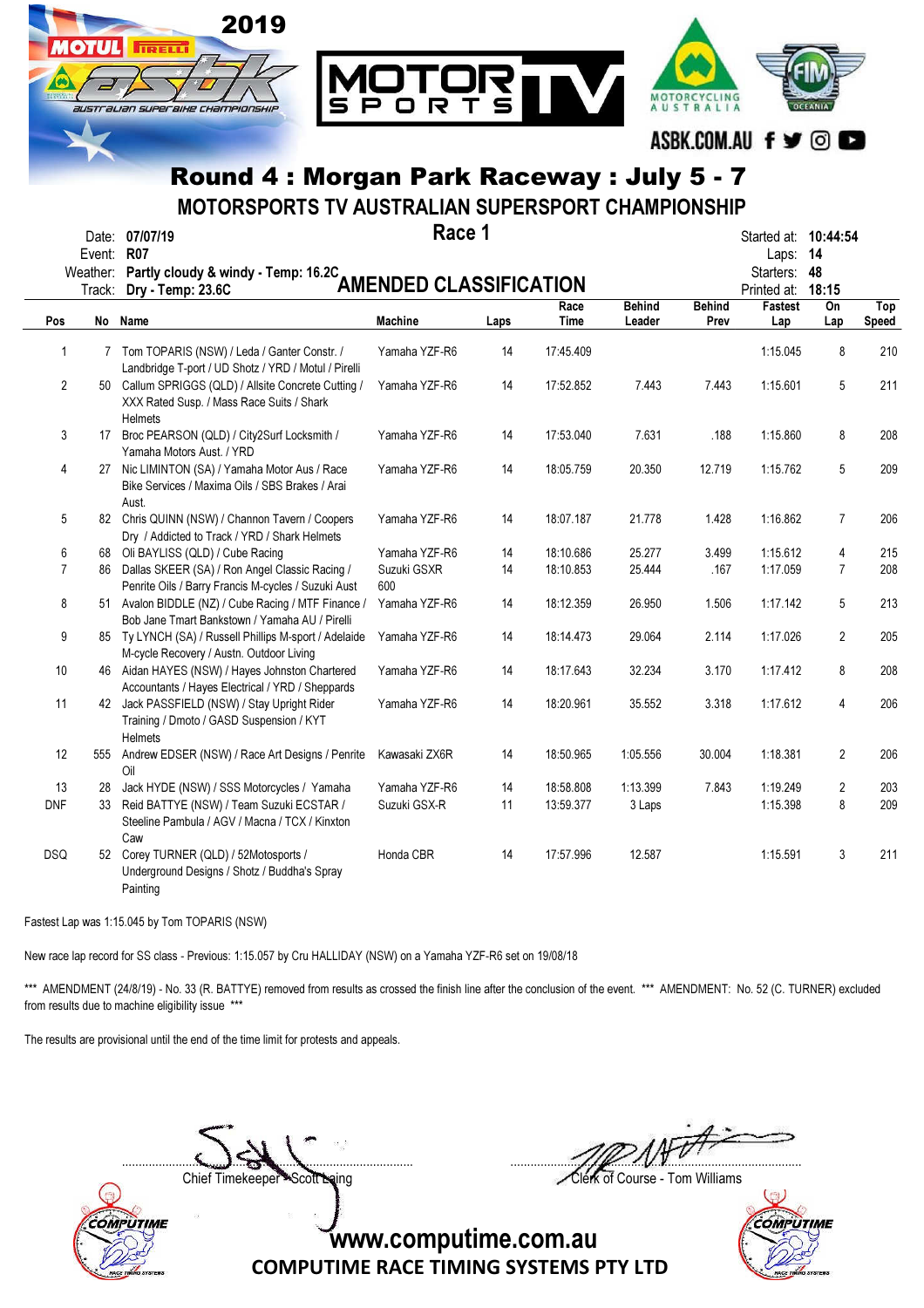

MOTORSPORTS TV AUSTRALIAN SUPERSPORT CHAMPIONSHIP

| Event: R07         | Date: 07/07/19                                                    |    |          |                                        | Race 1           |       |       |                  |       |                  | Started at: 10:44:54<br>Laps: 14                                                          |       |
|--------------------|-------------------------------------------------------------------|----|----------|----------------------------------------|------------------|-------|-------|------------------|-------|------------------|-------------------------------------------------------------------------------------------|-------|
| Track:             | Weather: Partly cloudy & windy - Temp: 16.2C<br>Dry - Temp: 23.6C |    |          | <b>AMENDED LAP TIMES</b>               |                  |       |       |                  |       |                  | Starters: 48<br>Printed at: 18:15                                                         |       |
| No Name            |                                                                   |    | Lap 1    | Lap2                                   | Lap <sub>3</sub> | Lap 4 | Lap 5 | Lap <sub>6</sub> | Lap 7 | Lap <sub>8</sub> | Lap <sub>9</sub>                                                                          | Lap10 |
|                    | 7 Tom TOPARIS (NSW)                                               |    |          |                                        |                  |       |       |                  |       |                  | 1:20.914 1:15.871 1:15.993 1:15.617 1:15.284 1:16.020 1:15.648 1:15.045 1:15.570 1:15.276 |       |
|                    |                                                                   | 10 |          | 1:15.505  1:15.427  1:16.129  1:17.110 |                  |       |       |                  |       |                  |                                                                                           |       |
|                    | 17 Broc PEARSON (QLD)                                             |    |          |                                        |                  |       |       |                  |       |                  | 1:22.291 1:16.096 1:16.189 1:15.861 1:16.572 1:15.906 1:16.155 1:15.860 1:16.445 1:16.423 |       |
|                    |                                                                   | 10 |          | 1:16.100 1:15.956 1:16.388 1:16.798    |                  |       |       |                  |       |                  |                                                                                           |       |
|                    | 27 Nic LIMINTON (SA)                                              |    |          |                                        |                  |       |       |                  |       |                  | 1:20.474 1:16.022 1:16.779 1:16.627 1:15.762 1:16.143 1:16.242 1:16.006 1:16.896 1:16.224 |       |
|                    |                                                                   | 10 |          | 1:16.033 1:16.190 1:29.032 1:17.329    |                  |       |       |                  |       |                  |                                                                                           |       |
| 28 Jack HYDE (NSW) |                                                                   |    |          |                                        |                  |       |       |                  |       |                  | 1:26.169 1:19.249 1:19.847 1:20.800 1:21.049 1:20.830 1:22.177 1:20.924 1:20.933 1:21.004 |       |
|                    |                                                                   | 10 |          | 1:20.860 1:21.414 1:21.652 1:21.900    |                  |       |       |                  |       |                  |                                                                                           |       |
|                    | 33 Reid BATTYE (NSW)                                              |    |          |                                        |                  |       |       |                  |       |                  | 1:20.765 1:15.861 1:15.954 1:15.425 1:15.559 1:16.170 1:16.019 1:15.398 1:15.712 1:15.746 |       |
|                    |                                                                   | 10 | 1:16.768 |                                        |                  |       |       |                  |       |                  |                                                                                           |       |
|                    | 42 Jack PASSFIELD (NSW)                                           |    |          |                                        |                  |       |       |                  |       |                  | 1:25.021 1:18.087 1:18.250 1:17.612 1:17.946 1:17.917 1:18.251 1:17.964 1:18.317 1:18.042 |       |
|                    |                                                                   | 10 |          | 1:17.976 1:18.463 1:18.733 1:18.382    |                  |       |       |                  |       |                  |                                                                                           |       |
|                    | 46 Aidan HAYES (NSW)                                              |    |          |                                        |                  |       |       |                  |       |                  | 1:25.140 1:18.165 1:18.173 1:17.689 1:17.829 1:18.434 1:17.485 1:17.412 1:17.495 1:17.905 |       |
|                    |                                                                   | 10 |          | 1:17.615 1:18.148 1:18.104 1:18.049    |                  |       |       |                  |       |                  |                                                                                           |       |
|                    | 50 Callum SPRIGGS (QLD)                                           |    |          |                                        |                  |       |       |                  |       |                  | 1:20.978 1:16.006 1:16.551 1:16.786 1:15.601 1:16.072 1:16.259 1:16.397 1:16.584 1:16.147 |       |
|                    |                                                                   | 10 |          | 1:16.136  1:16.099  1:16.539  1:16.697 |                  |       |       |                  |       |                  |                                                                                           |       |
|                    | 51 Avalon BIDDLE (NZ)                                             |    |          |                                        |                  |       |       |                  |       |                  | 1:23.509 1:17.431 1:17.372 1:17.645 1:17.142 1:17.868 1:17.690 1:17.542 1:17.532 1:17.897 |       |
|                    |                                                                   | 10 |          | 1:17.407 1:17.668 1:17.930 1:17.726    |                  |       |       |                  |       |                  |                                                                                           |       |
|                    | 52 Corey TURNER (QLD)                                             |    |          |                                        |                  |       |       |                  |       |                  | 1:21.546 1:16.172 1:15.591 1:15.823 1:15.931 1:16.158 1:16.329 1:16.314 1:16.534 1:18.702 |       |
|                    |                                                                   | 10 |          | 1:16.757 1:17.296 1:17.207 1:17.636    |                  |       |       |                  |       |                  |                                                                                           |       |
|                    | 68 Oli BAYLISS (QLD)                                              |    |          |                                        |                  |       |       |                  |       |                  | 1:21.586 1:16.211 1:15.803 1:15.612 1:16.187 1:15.919 1:16.360 1:16.409 1:16.303 1:32.955 |       |
|                    |                                                                   | 10 |          | 1:16.467 1:16.956 1:17.323 1:16.595    |                  |       |       |                  |       |                  |                                                                                           |       |
|                    | 82 Chris QUINN (NSW)                                              |    |          |                                        |                  |       |       |                  |       |                  | 1:23.439 1:16.959 1:17.268 1:17.306 1:17.204 1:16.897 1:16.862 1:16.894 1:17.137 1:17.517 |       |
|                    |                                                                   | 10 |          | 1:17.512 1:17.480 1:17.277 1:17.435    |                  |       |       |                  |       |                  |                                                                                           |       |
| 85 Ty LYNCH (SA)   |                                                                   |    |          |                                        |                  |       |       |                  |       |                  | 1:23.147 1:17.026 1:17.821 1:17.385 1:17.183 1:17.093 1:17.173 1:17.955 1:18.030 1:18.091 |       |
|                    |                                                                   | 10 |          | 1:18.133  1:18.662  1:18.339  1:18.435 |                  |       |       |                  |       |                  |                                                                                           |       |
|                    | 86 Dallas SKEER (SA)                                              |    |          |                                        |                  |       |       |                  |       |                  | 1:23.323 1:17.390 1:17.540 1:17.369 1:17.223 1:17.071 1:17.059 1:17.606 1:17.744 1:17.630 |       |
|                    |                                                                   | 10 |          | 1:17.554 1:17.685 1:18.150 1:17.509    |                  |       |       |                  |       |                  |                                                                                           |       |
|                    | 555 Andrew EDSER (NSW)                                            |    |          |                                        |                  |       |       |                  |       |                  | 1:24.682 1:18.381 1:19.501 1:19.049 1:19.604 1:19.531 1:20.970 1:20.719 1:21.253 1:20.660 |       |
|                    |                                                                   | 10 |          | 1:20.731  1:21.331  1:21.778  1:22.775 |                  |       |       |                  |       |                  |                                                                                           |       |

\*\*\* AMENDMENT (24/8/19) - No. 33 (R. BATTYE) removed from results as crossed the finish line after the conclusion of the event. \*\*\* AMENDMENT: No. 52 (C. TURNER) excluded from results due to machine eligibility issue \*\*\*

The results are provisional until the end of the time limit for protests and appeals.

Chief Timekeeper - Scott Laing Clerk of Course - Tom Williams

COMPUTIME

....................................................................................... .......................................................................................

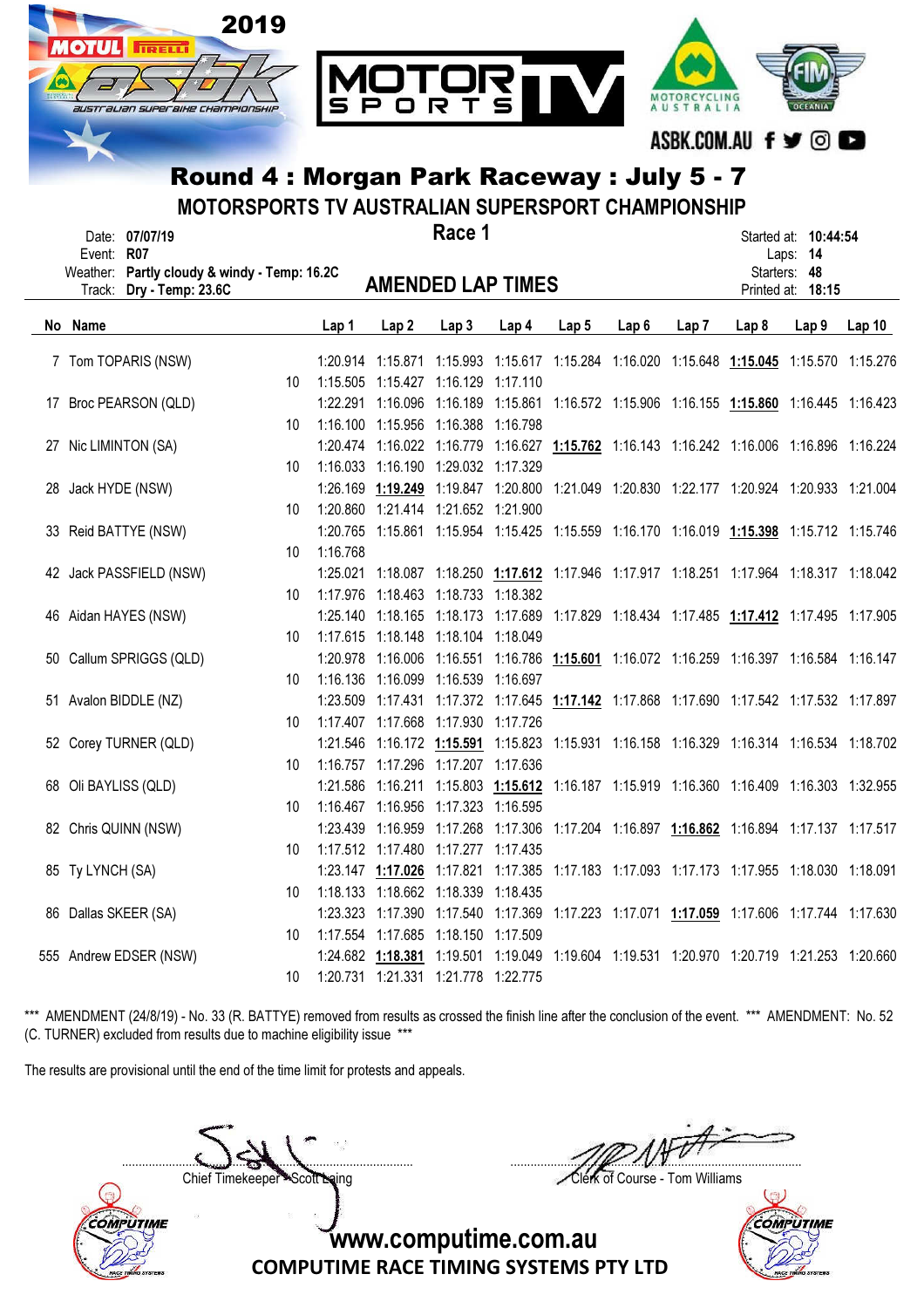

MOTORSPORTS TV AUSTRALIAN SUPERSPORT CHAMPIONSHIP

|                | Date: 07/07/19<br>Event: R07                 |         |         |          |     | Race 1                         |         |         | Laps: 14          | Started at: <b>10:44:54</b> |            |
|----------------|----------------------------------------------|---------|---------|----------|-----|--------------------------------|---------|---------|-------------------|-----------------------------|------------|
|                | Weather: Partly cloudy & windy - Temp: 16.2C |         |         |          |     |                                |         |         | Starters: 48      |                             |            |
|                | Track: Dry - Temp: 23.6C                     |         |         |          |     | <b>AMENDED SPLIT TIMES</b>     |         |         | Printed at: 18:15 |                             |            |
| Lap            | Split 1                                      | Split 2 | Split 3 | Lap Time | Spd | Lap                            | Split 1 | Split 2 | Split 3           | Lap Time                    | <b>Spd</b> |
|                | 7 Tom TOPARIS (NSW) (1st)                    |         |         |          |     | 12                             | 26.695  | 25.729  | 23.766            | 1:16.190                    | 206        |
|                | 31.301                                       | 25.856  | 23.757  | 1:20.914 | 82  | 13                             | 26.588  | 38.236  | 24.208            | 1:29.032                    | 206        |
| $\overline{2}$ | 26.648                                       | 25.724  | 23.499  | 1:15.871 | 207 | 14                             | 26.961  | 26.180  | 24.188            | 1:17.329                    | 206        |
| 3              | 26.730                                       | 25.931  | 23.332  | 1:15.993 | 210 |                                |         |         |                   |                             |            |
| 4              | 26.462                                       | 25.774  | 23.381  | 1:15.617 | 205 | 28 Jack HYDE (NSW) (13th)      |         |         |                   |                             |            |
| 5              | 26.388                                       | 25.611  | 23.285  | 1:15.284 | 205 | 1                              | 34.699  | 27.071  | 24.399            | 1:26.169                    | 116        |
| 6              | 26.493                                       | 25.799  | 23.728  | 1:16.020 | 207 | $\boldsymbol{2}$               | 27.693  | 27.000  | 24.556            | 1:19.249                    | 203        |
| $\overline{7}$ | 26.405                                       | 25.722  | 23.521  | 1:15.648 | 205 | 3                              | 27.990  | 27.115  | 24.742            | 1:19.847                    | 202        |
| 8              | 26.074                                       | 25.498  | 23.473  | 1:15.045 | 205 | 4                              | 28.117  | 27.653  | 25.030            | 1:20.800                    | 200        |
| 9              | 26.208                                       | 25.602  | 23.760  | 1:15.570 | 204 | 5                              | 28.474  | 27.513  | 25.062            | 1:21.049                    | 197        |
| 10             | 26.209                                       | 25.612  | 23.455  | 1:15.276 | 205 | 6                              | 28.023  | 27.645  | 25.162            | 1:20.830                    | 200        |
| 11             | 26.329                                       | 25.602  | 23.574  | 1:15.505 | 205 | $\overline{7}$                 | 29.472  | 27.547  | 25.158            | 1:22.177                    | 199        |
| 12             | 26.232                                       | 25.682  | 23.513  | 1:15.427 | 205 | 8                              | 28.380  | 27.416  | 25.128            | 1:20.924                    | 198        |
| 13             | 26.532                                       | 25.870  | 23.727  | 1:16.129 | 205 | 9                              | 28.362  | 27.620  | 24.951            | 1:20.933                    | 198        |
| 14             | 26.730                                       | 26.169  | 24.211  | 1:17.110 | 205 | 10                             | 28.320  | 27.563  | 25.121            | 1:21.004                    | 200        |
|                |                                              |         |         |          |     | 11                             | 28.181  | 27.426  | 25.253            | 1:20.860                    | 199        |
|                | 17 Broc PEARSON (QLD) (3rd)                  |         |         |          |     | 12                             | 28.488  | 27.738  | 25.188            | 1:21.414                    | 197        |
|                | 32.547                                       | 26.092  | 23.652  | 1:22.291 | 99  | 13                             | 28.417  | 28.124  | 25.111            | 1:21.652                    | 198        |
| 2              | 26.627                                       | 25.895  | 23.574  | 1:16.096 | 207 | 14                             | 28.663  | 28.037  | 25.200            | 1:21.900                    | 198        |
| 3              | 26.727                                       | 25.790  | 23.672  | 1:16.189 | 208 |                                |         |         |                   |                             |            |
| 4              | 26.582                                       | 25.754  | 23.525  | 1:15.861 | 207 | 33 Reid BATTYE (NSW) (DNF)     |         |         |                   |                             |            |
| 5              | 27.084                                       | 25.822  | 23.666  | 1:16.572 | 208 | 1                              | 31.243  | 25.771  | 23.751            | 1:20.765                    | 86         |
| 6              | 26.566                                       | 25.751  | 23.589  | 1:15.906 | 207 | $\overline{c}$                 | 26.576  | 25.547  | 23.738            | 1:15.861                    | 205        |
| 7              | 26.700                                       | 25.835  | 23.620  | 1:16.155 | 207 | 3                              | 26.776  | 25.824  | 23.354            | 1:15.954                    | 209        |
| 8              | 26.580                                       | 25.781  | 23.499  | 1:15.860 | 207 | 4                              | 26.515  | 25.613  | 23.297            | 1:15.425                    | 203        |
| 9              | 26.897                                       | 25.770  | 23.778  | 1:16.445 | 207 | 5                              | 26.558  | 25.655  | 23.346            | 1:15.559                    | 203        |
| 10             | 26.858                                       | 25.869  | 23.696  | 1:16.423 | 208 | 6                              | 26.582  | 25.977  | 23.611            | 1:16.170                    | 204        |
| 11             | 26.649                                       | 25.850  | 23.601  | 1:16.100 | 208 | $\overline{7}$                 | 26.773  | 25.747  | 23.499            | 1:16.019                    | 207        |
| 12             | 26.616                                       | 25.734  | 23.606  | 1:15.956 | 208 | 8                              | 26.396  | 25.671  | 23.331            | 1:15.398                    | 206        |
| 13             | 26.734                                       | 25.908  | 23.746  | 1:16.388 | 208 | 9                              | 26.541  | 25.869  | 23.302            | 1:15.712                    | 204        |
| 14             | 27.193                                       | 25.836  | 23.769  | 1:16.798 | 207 | 10                             | 26.447  | 25.830  | 23.469            | 1:15.746                    | 205        |
|                |                                              |         |         |          |     | 11                             | 27.018  | 26.073  | 23.677            | 1:16.768                    | 204        |
|                | 27 Nic LIMINTON (SA) (4th)                   |         |         |          |     |                                |         |         |                   |                             |            |
|                | 30.881                                       | 25.898  | 23.695  | 1:20.474 | 77  | 42 Jack PASSFIELD (NSW) (11th) |         |         |                   |                             |            |
| $\overline{2}$ | 26.650                                       | 25.662  | 23.710  | 1:16.022 | 205 | 1                              | 34.261  | 26.454  | 24.306            | 1:25.021                    | 112        |
| 3              | 26.665                                       | 26.553  | 23.561  | 1:16.779 | 206 | 2                              | 27.442  | 26.313  | 24.332            | 1:18.087                    | 204        |
| 4              | 27.175                                       | 25.978  | 23.474  | 1:16.627 | 208 | 3                              | 27.753  | 26.262  | 24.235            | 1:18.250                    | 206        |
| 5              | 26.389                                       | 25.780  | 23.593  | 1:15.762 | 208 | 4                              | 27.221  | 26.219  | 24.172            | 1:17.612                    | 202        |
| 6              | 26.684                                       | 25.851  | 23.608  | 1:16.143 | 209 | 5                              | 27.224  | 26.509  | 24.213            | 1:17.946                    | 202        |
| 7              | 26.738                                       | 25.818  | 23.686  | 1:16.242 | 208 | 6                              | 27.220  | 26.500  | 24.197            | 1:17.917                    | 203        |
| 8              | 26.691                                       | 25.759  | 23.556  | 1:16.006 | 208 | 7                              | 27.343  | 26.433  | 24.475            | 1:18.251                    | 203        |
| 9              | 27.017                                       | 26.027  | 23.852  | 1:16.896 | 206 | 8                              | 27.428  | 26.399  | 24.137            | 1:17.964                    | 205        |
| 10             | 26.753                                       | 25.670  | 23.801  | 1:16.224 | 209 | 9                              | 27.294  | 26.543  | 24.480            | 1:18.317                    | 202        |
| 11             | 26.553                                       | 25.768  | 23.712  | 1:16.033 | 206 | $10$                           | 27.430  | 26.361  | 24.251            | 1:18.042                    | 201        |



....................................................................................... ....................................................................................... Chief Timekeeper - Scott Laing Clerk of Course - Tom Williams

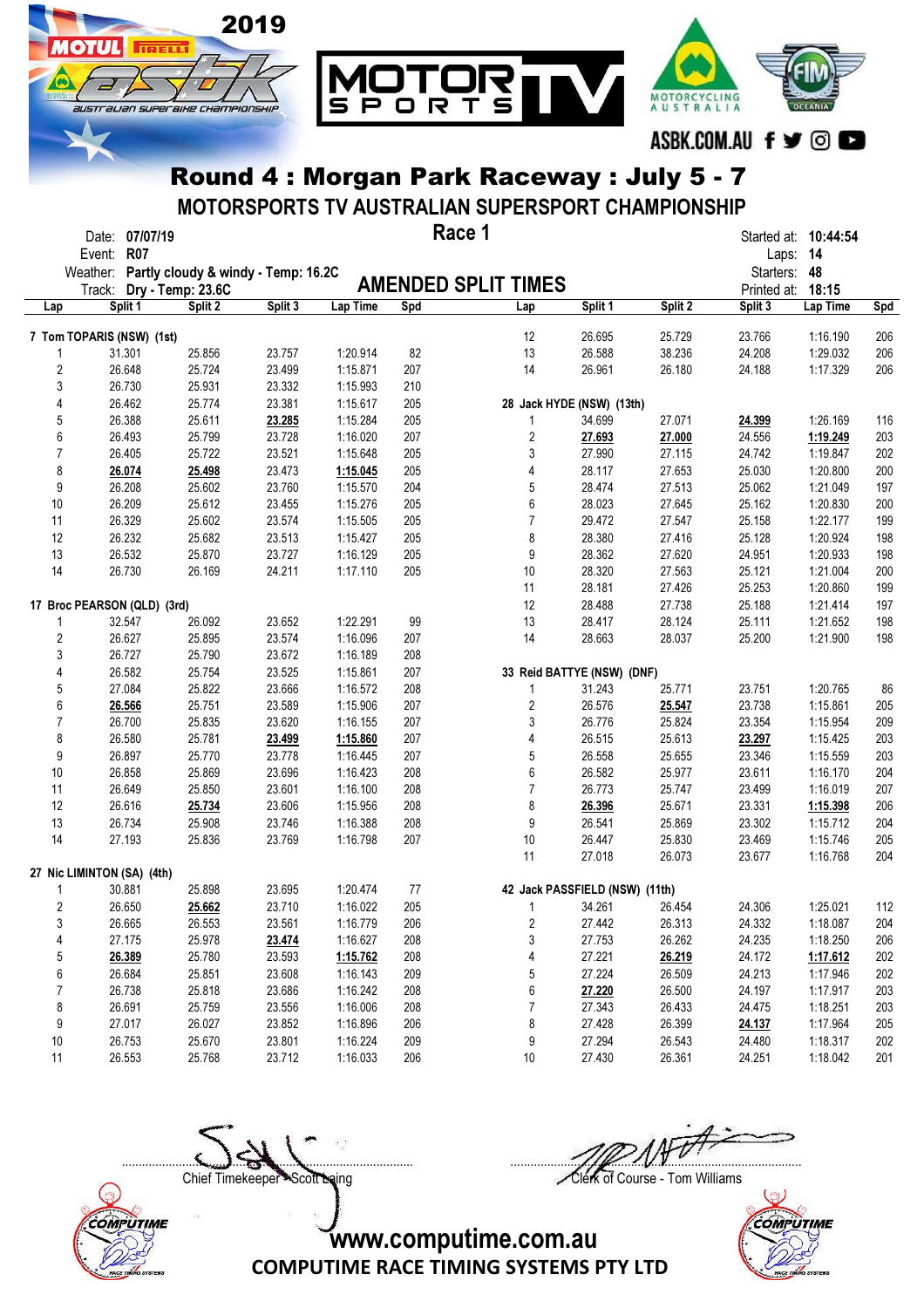

MOTORSPORTS TV AUSTRALIAN SUPERSPORT CHAMPIONSHIP

|                | Date: 07/07/19<br><b>R07</b><br>Event: |                                     |         |          |     | Race 1                      |         |         | Started at: 10:44:54<br>Laps: 14 |          |            |
|----------------|----------------------------------------|-------------------------------------|---------|----------|-----|-----------------------------|---------|---------|----------------------------------|----------|------------|
|                | Weather:                               | Partly cloudy & windy - Temp: 16.2C |         |          |     | <b>AMENDED SPLIT TIMES</b>  |         |         | Starters: 48                     |          |            |
|                | Track:<br>Split 1                      | Dry - Temp: 23.6C<br>Split 2        | Split 3 | Lap Time | Spd |                             | Split 1 | Split 2 | Printed at: 18:15<br>Split 3     | Lap Time |            |
| Lap            |                                        |                                     |         |          |     | Lap                         |         |         |                                  |          | <b>Spd</b> |
| 11             | 27.255                                 | 26.399                              | 24.322  | 1:17.976 | 203 | $\overline{7}$              | 27.501  | 26.053  | 24.136                           | 1:17.690 | 210        |
| 12             | 27.678                                 | 26.464                              | 24.321  | 1:18.463 | 202 | 8                           | 27.357  | 25.995  | 24.190                           | 1:17.542 | 209        |
| 13             | 27.397                                 | 26.952                              | 24.384  | 1:18.733 | 202 | 9                           | 27.421  | 25.931  | 24.180                           | 1:17.532 | 207        |
| 14             | 27.451                                 | 26.634                              | 24.297  | 1:18.382 | 202 | 10                          | 27.846  | 25.930  | 24.121                           | 1:17.897 | 204        |
|                |                                        |                                     |         |          |     | 11                          | 27.222  | 25.977  | 24.208                           | 1:17.407 | 209        |
|                | 46 Aidan HAYES (NSW) (10th)            |                                     |         |          |     | 12                          | 27.432  | 26.019  | 24.217                           | 1:17.668 | 209        |
|                | 34.348                                 | 26.580                              | 24.212  | 1:25.140 | 100 | 13                          | 27.683  | 26.343  | 23.904                           | 1:17.930 | 207        |
| 2              | 27.498                                 | 26.301                              | 24.366  | 1:18.165 | 207 | 14                          | 27.464  | 26.045  | 24.217                           | 1:17.726 | 211        |
| 3              | 27.817                                 | 26.182                              | 24.174  | 1:18.173 | 206 |                             |         |         |                                  |          |            |
| 4              | 27.495                                 | 26.154                              | 24.040  | 1:17.689 | 207 | 52 Corey TURNER (QLD) (DSQ) |         |         |                                  |          |            |
| 5              | 27.352                                 | 26.312                              | 24.165  | 1:17.829 | 205 | 1                           | 31.974  | 25.901  | 23.671                           | 1:21.546 | 96         |
| 6              | 27.756                                 | 26.458                              | 24.220  | 1:18.434 | 208 | $\overline{c}$              | 26.822  | 25.840  | 23.510                           | 1:16.172 | 211        |
| $\overline{7}$ | 27.162                                 | 26.015                              | 24.308  | 1:17.485 | 205 | $\sqrt{3}$                  | 26.430  | 25.723  | 23.438                           | 1:15.591 | 210        |
| 8              | 27.120                                 | 26.275                              | 24.017  | 1:17.412 | 202 | 4                           | 26.754  | 25.671  | 23.398                           | 1:15.823 | 211        |
| 9              | 27.140                                 | 26.212                              | 24.143  | 1:17.495 | 203 | 5                           | 26.404  | 25.777  | 23.750                           | 1:15.931 | 209        |
| 10             | 27.427                                 | 26.301                              | 24.177  | 1:17.905 | 203 | 6                           | 26.553  | 25.907  | 23.698                           | 1:16.158 | 208        |
| 11             | 26.945                                 | 26.440                              | 24.230  | 1:17.615 | 204 | $\overline{7}$              | 26.779  | 25.880  | 23.670                           | 1:16.329 | 208        |
| 12             | 27.430                                 | 26.451                              | 24.267  | 1:18.148 | 203 | 8                           | 26.716  | 25.891  | 23.707                           | 1:16.314 | 208        |
| 13             | 27.165                                 | 26.638                              | 24.301  | 1:18.104 | 204 | 9                           | 26.840  | 25.931  | 23.763                           | 1:16.534 | 206        |
| 14             | 27.282                                 | 26.310                              | 24.457  | 1:18.049 | 205 | 10                          | 28.860  | 25.906  | 23.936                           | 1:18.702 | 207        |
|                |                                        |                                     |         |          |     | 11                          | 26.855  | 25.935  | 23.967                           | 1:16.757 | 208        |
|                | 50 Callum SPRIGGS (QLD) (2nd)          |                                     |         |          |     | 12                          | 26.975  | 26.043  | 24.278                           | 1:17.296 | 208        |
| 1              | 31.509                                 | 25.890                              | 23.579  | 1:20.978 | 92  | 13                          | 27.071  | 26.127  | 24.009                           | 1:17.207 | 200        |
| 2              | 26.751                                 | 25.786                              | 23.469  | 1:16.006 | 208 | 14                          | 27.135  | 26.291  | 24.210                           | 1:17.636 | 206        |
| 3              | 26.763                                 | 26.167                              | 23.621  | 1:16.551 | 211 |                             |         |         |                                  |          |            |
| 4              | 27.155                                 | 25.948                              | 23.683  | 1:16.786 | 210 | 68 Oli BAYLISS (QLD) (6th)  |         |         |                                  |          |            |
| 5              | 26.440                                 | 25.653                              | 23.508  | 1:15.601 | 207 | 1                           | 32.042  | 26.013  | 23.531                           | 1:21.586 | 94         |
| 6              | 26.534                                 | 25.923                              | 23.615  | 1:16.072 | 209 | $\overline{c}$              | 27.093  | 25.758  | 23.360                           | 1:16.211 | 214        |
| 7              | 26.701                                 | 25.998                              | 23.560  | 1:16.259 | 210 | 3                           | 26.662  | 25.675  | 23.466                           | 1:15.803 | 214        |
| 8              | 26.806                                 | 26.003                              | 23.588  | 1:16.397 | 210 | 4                           | 26.599  | 25.627  | 23.386                           | 1:15.612 | 215        |
| 9              | 26.730                                 | 25.899                              | 23.955  | 1:16.584 | 207 | 5                           | 26.698  | 25.752  | 23.737                           | 1:16.187 | 212        |
| 10             | 26.745                                 | 25.738                              | 23.664  | 1:16.147 | 209 | 6                           | 26.539  | 25.890  | 23.490                           | 1:15.919 | 210        |
| 11             | 26.525                                 | 25.728                              | 23.883  | 1:16.136 | 207 | $\overline{7}$              | 27.021  | 25.623  | 23.716                           | 1:16.360 | 212        |
| 12             | 26.682                                 | 25.751                              | 23.666  | 1:16.099 | 206 | 8                           | 27.141  | 25.805  | 23.463                           | 1:16.409 | 210        |
| 13             | 26.708                                 | 26.002                              | 23.829  | 1:16.539 | 209 | 9                           | 26.781  | 26.037  | 23.485                           | 1:16.303 | 211        |
| 14             | 26.870                                 | 26.020                              | 23.807  | 1:16.697 | 204 | 10                          | 42.963  | 26.073  | 23.919                           | 1:32.955 | 209        |
|                |                                        |                                     |         |          |     | 11                          | 26.738  | 25.952  | 23.777                           | 1:16.467 | 208        |
|                | 51 Avalon BIDDLE (NZ) (8th)            |                                     |         |          |     | 12                          | 27.119  | 25.747  | 24.090                           | 1:16.956 | 209        |
| 1              | 33.129                                 | 26.495                              | 23.885  | 1:23.509 | 112 | 13                          | 27.191  | 26.219  | 23.913                           | 1:17.323 | 209        |
| 2              | 27.532                                 | 26.111                              | 23.788  | 1:17.431 | 212 | 14                          | 26.864  | 25.979  | 23.752                           | 1:16.595 | 209        |
| 3              | 27.306                                 | 26.057                              | 24.009  | 1:17.372 | 213 |                             |         |         |                                  |          |            |
| 4              | 27.433                                 | 26.113                              | 24.099  | 1:17.645 | 210 | 82 Chris QUINN (NSW) (5th)  |         |         |                                  |          |            |
| 5              | 27.351                                 | 25.913                              | 23.878  | 1:17.142 | 211 | 1                           | 32.951  | 26.463  | 24.025                           | 1:23.439 | 99         |
| 6              | 27.751                                 | 26.068                              | 24.049  | 1:17.868 | 210 | $\overline{\mathbf{c}}$     | 27.202  | 26.004  | 23.753                           | 1:16.959 | 206        |





....................................................................................... .......................................................................................

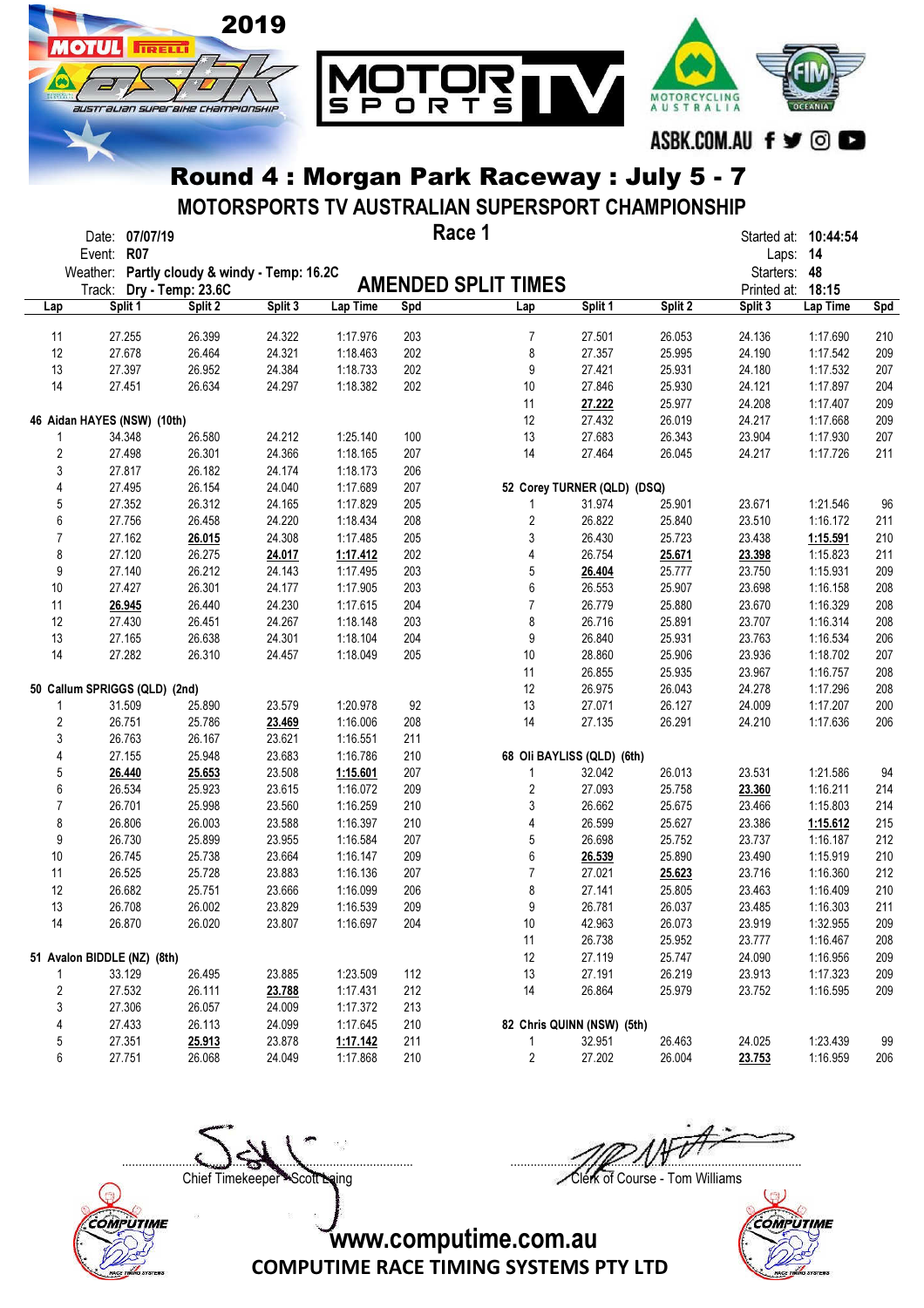

MOTORSPORTS TV AUSTRALIAN SUPERSPORT CHAMPIONSHIP

|                | Date: 07/07/19<br><b>R07</b><br>Event: |                                     |         |          |     | Race 1                        |         |         | Started at: <b>10:44:54</b><br>Laps: 14 |          |     |
|----------------|----------------------------------------|-------------------------------------|---------|----------|-----|-------------------------------|---------|---------|-----------------------------------------|----------|-----|
|                | Weather:                               | Partly cloudy & windy - Temp: 16.2C |         |          |     |                               |         |         | Starters: 48                            |          |     |
|                | Track:                                 | Dry - Temp: 23.6C                   |         |          |     | <b>AMENDED SPLIT TIMES</b>    |         |         | Printed at:                             | 18:15    |     |
| Lap            | Split 1                                | Split 2                             | Split 3 | Lap Time | Spd | Lap                           | Split 1 | Split 2 | Split 3                                 | Lap Time | Spd |
|                |                                        |                                     |         |          |     |                               |         |         |                                         |          |     |
| 3              | 26.913                                 | 26.273                              | 24.082  | 1:17.268 | 205 | $\sqrt{2}$                    | 27.475  | 26.181  | 23.734                                  | 1:17.390 | 205 |
| 4              | 26.943                                 | 26.482                              | 23.881  | 1:17.306 | 202 | 3                             | 27.223  | 26.112  | 24.205                                  | 1:17.540 | 207 |
| 5              | 27.012                                 | 26.100                              | 24.092  | 1:17.204 | 202 | 4                             | 27.210  | 26.195  | 23.964                                  | 1:17.369 | 206 |
| 6              | 26.836                                 | 26.117                              | 23.944  | 1:16.897 | 202 | 5                             | 27.168  | 26.091  | 23.964                                  | 1:17.223 | 207 |
| $\overline{7}$ | 26.861                                 | 25.981                              | 24.020  | 1:16.862 | 201 | 6                             | 27.044  | 26.065  | 23.962                                  | 1:17.071 | 207 |
| 8              | 26.867                                 | 26.006                              | 24.021  | 1:16.894 | 198 | $\overline{7}$                | 27.097  | 26.133  | 23.829                                  | 1:17.059 | 208 |
| 9              | 26.923                                 | 26.137                              | 24.077  | 1:17.137 | 200 | 8                             | 27.120  | 26.147  | 24.339                                  | 1:17.606 | 207 |
| 10             | 27.153                                 | 26.228                              | 24.136  | 1:17.517 | 202 | $\mathsf g$                   | 27.174  | 26.171  | 24.399                                  | 1:17.744 | 202 |
| 11             | 27.067                                 | 26.191                              | 24.254  | 1:17.512 | 202 | 10                            | 27.205  | 26.245  | 24.180                                  | 1:17.630 | 204 |
| 12             | 27.218                                 | 26.035                              | 24.227  | 1:17.480 | 199 | 11                            | 27.067  | 26.413  | 24.074                                  | 1:17.554 | 203 |
| 13             | 27.094                                 | 26.151                              | 24.032  | 1:17.277 | 201 | 12                            | 27.116  | 26.448  | 24.121                                  | 1:17.685 | 203 |
| 14             | 26.944                                 | 26.119                              | 24.372  | 1:17.435 | 203 | 13                            | 27.151  | 26.639  | 24.360                                  | 1:18.150 | 202 |
|                |                                        |                                     |         |          |     | 14                            | 27.004  | 26.410  | 24.095                                  | 1:17.509 | 203 |
|                | 85 Ty LYNCH (SA) (9th)                 |                                     |         |          |     |                               |         |         |                                         |          |     |
|                | 32.783                                 | 26.404                              | 23.960  | 1:23.147 | 109 | 555 Andrew EDSER (NSW) (12th) |         |         |                                         |          |     |
| $\overline{2}$ | 27.083                                 | 26.059                              | 23.884  | 1:17.026 | 203 | 1                             | 33.531  | 26.855  | 24.296                                  | 1:24.682 | 115 |
| 3              | 26.951                                 | 26.448                              | 24.422  | 1:17.821 | 205 | $\overline{\mathbf{c}}$       | 27.565  | 26.409  | 24.407                                  | 1:18.381 | 206 |
| 4              | 27.126                                 | 26.158                              | 24.101  | 1:17.385 | 203 | 3                             | 28.297  | 26.676  | 24.528                                  | 1:19.501 | 206 |
| 5              | 27.122                                 | 25.947                              | 24.114  | 1:17.183 | 204 | 4                             | 27.714  | 26.842  | 24.493                                  | 1:19.049 | 204 |
| 6              | 27.020                                 | 26.249                              | 23.824  | 1:17.093 | 203 | 5                             | 27.981  | 26.837  | 24.786                                  | 1:19.604 | 203 |
| $\overline{7}$ | 27.052                                 | 26.209                              | 23.912  | 1:17.173 | 203 | 6                             | 27.714  | 27.029  | 24.788                                  | 1:19.531 | 201 |
| 8              | 27.045                                 | 26.239                              | 24.671  | 1:17.955 | 203 | $\overline{7}$                | 28.688  | 27.297  | 24.985                                  | 1:20.970 | 201 |
| 9              | 27.490                                 | 26.299                              | 24.241  | 1:18.030 | 202 | 8                             | 28.310  | 27.164  | 25.245                                  | 1:20.719 | 198 |
| 10             | 27.580                                 | 26.377                              | 24.134  | 1:18.091 | 204 | 9                             | 28.498  | 27.356  | 25.399                                  | 1:21.253 | 199 |
| 11             | 27.331                                 | 26.328                              | 24.474  | 1:18.133 | 204 | 10                            | 28.423  | 27.177  | 25.060                                  | 1:20.660 | 196 |
| 12             | 28.166                                 | 26.326                              | 24.170  | 1:18.662 | 201 | 11                            | 27.986  | 27.258  | 25.487                                  | 1:20.731 | 199 |
| 13             | 27.388                                 | 26.704                              | 24.247  | 1:18.339 | 204 | 12                            | 28.482  | 27.503  | 25.346                                  | 1:21.331 | 195 |
| 14             | 27.646                                 | 26.412                              | 24.377  | 1:18.435 | 204 | 13                            | 28.447  | 27.676  | 25.655                                  | 1:21.778 | 197 |
|                |                                        |                                     |         |          |     | 14                            | 29.002  | 27.989  | 25.784                                  | 1:22.775 | 193 |
|                | 86 Dallas SKEER (SA) (7th)             |                                     |         |          |     |                               |         |         |                                         |          |     |
| 1              | 32.376                                 | 26.595                              | 24.352  | 1:23.323 | 106 |                               |         |         |                                         |          |     |

\*\*\* AMENDMENT (24/8/19) - No. 33 (R. BATTYE) removed from results as crossed the finish line after the conclusion of the event. \*\*\* AMENDMENT: No. 52 (C. TURNER) excluded from results due to machine eligibility issue \*\*\*

The results are provisional until the end of the time limit for protests and appeals.



....................................................................................... .......................................................................................

Chief Timekeeper Scott Laing Clerk of Course - Tom Williams

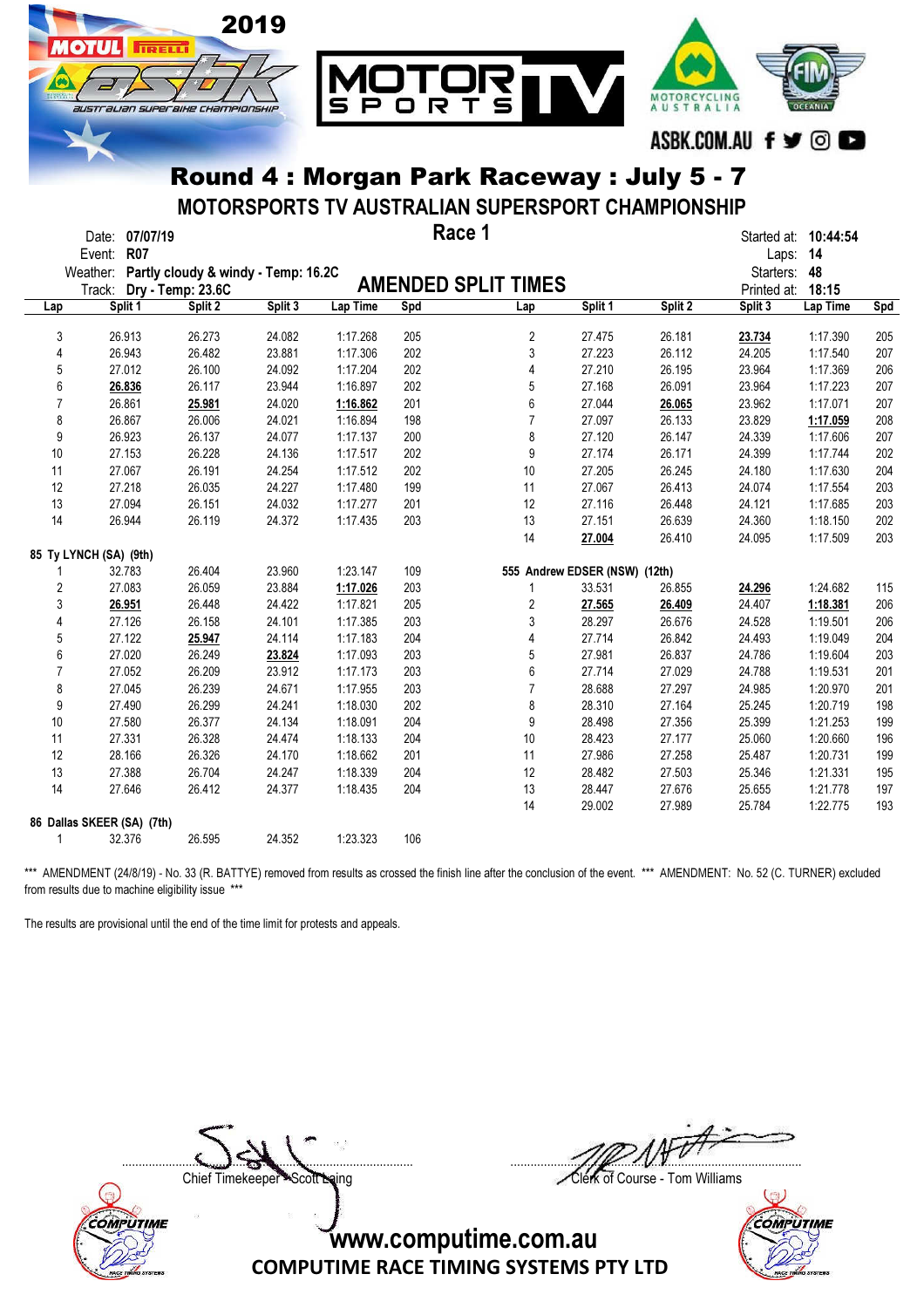

MOTORSPORTS TV AUSTRALIAN SUPERSPORT CHAMPIONSHIP

| Event: R07 | Date: 07/07/19 | Weather: Partly cloudy & windy - Temp: 16.2C<br>Track: Dry - Temp: 23.6C <b>AMENDED FASTEST LAPS SEQUENCE</b> | Race 1         | Started at: <b>10:44:54</b><br>Laps: $14$<br>Starters: 48<br>Printed at: 18:15 |     |
|------------|----------------|---------------------------------------------------------------------------------------------------------------|----------------|--------------------------------------------------------------------------------|-----|
|            | Race           |                                                                                                               |                | <b>Fastest</b>                                                                 | On  |
| Lap        | <b>Pos</b>     | No Name                                                                                                       | <b>Machine</b> | Lap                                                                            | Lap |
|            | 27             | Nic LIMINTON (SA)                                                                                             | Yamaha YZF-R6  | 1:20.474                                                                       |     |
| 2          |                | 27 Nic LIMINTON (SA)                                                                                          | Yamaha YZF-R6  | 1:16.022                                                                       | 2   |
| 2          |                | 33 Reid BATTYE (NSW)                                                                                          | Suzuki GSX-R   | 1:15.861                                                                       | 2   |
| 3          |                | 52 Corey TURNER (QLD)                                                                                         | Honda CBR      | 1:15.591                                                                       | 3   |
| 4          |                | 33 Reid BATTYE (NSW)                                                                                          | Suzuki GSX-R   | 1:15.425                                                                       | 4   |
| 5          |                | Tom TOPARIS (NSW)                                                                                             | Yamaha YZF-R6  | 1:15.284                                                                       | 5   |
| 8          |                | Tom TOPARIS (NSW)                                                                                             | Yamaha YZF-R6  | 1:15.045                                                                       | 8   |

\*\*\* AMENDMENT (24/8/19) - No. 33 (R. BATTYE) removed from results as crossed the finish line after the conclusion of the event. \*\*\* AMENDMENT: No. 52 (C. TURNER) excluded from results due to machine eligibility issue \*\*\*

The results are provisional until the end of the time limit for protests and appeals.



....................................................................................... .......................................................................................

Chief Timekeeper - Scott Laing Clerk of Course - Tom Williams

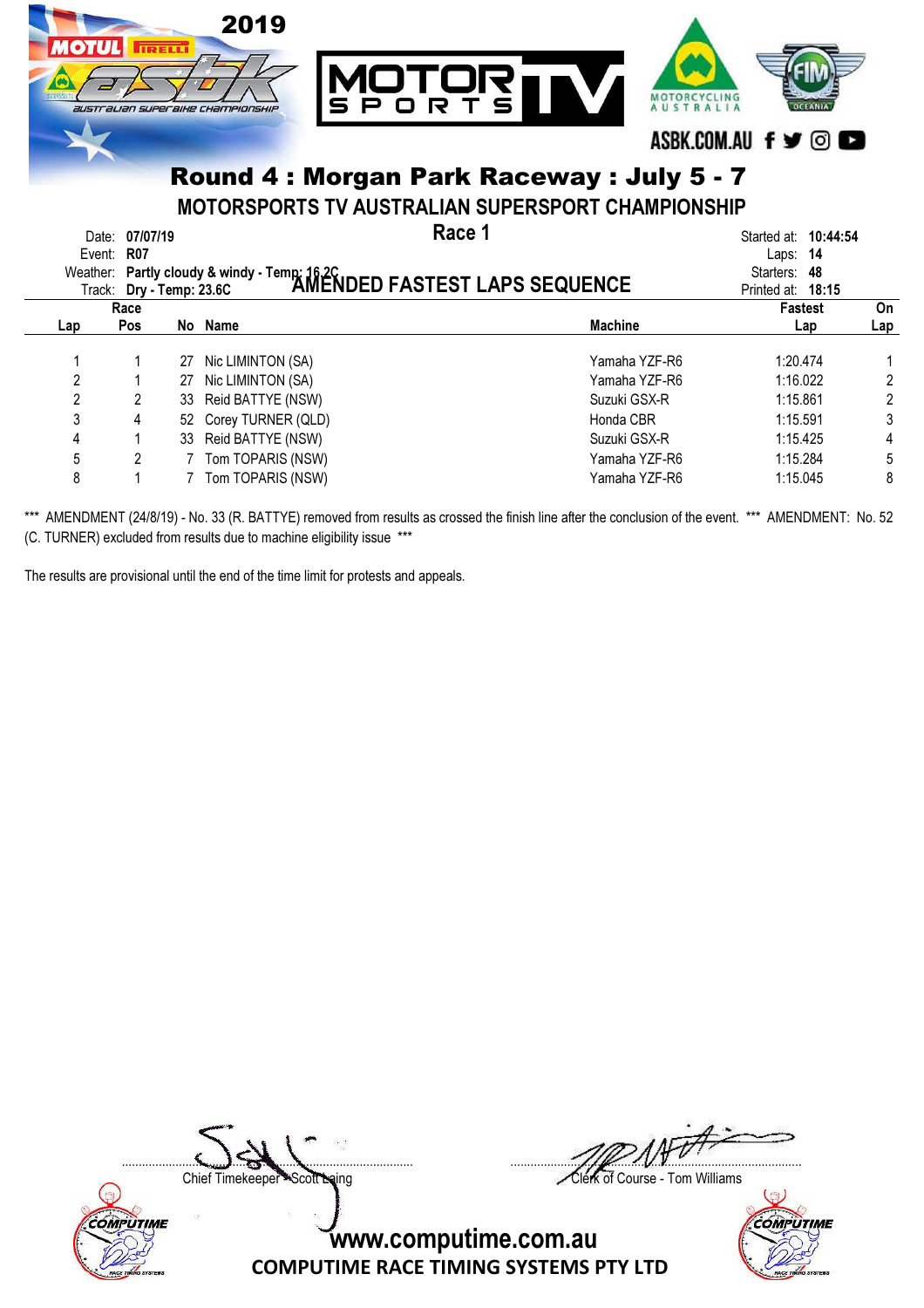

MOTORSPORTS TV AUSTRALIAN SUPERSPORT CHAMPIONSHIP

| Race 1<br>Date: 07/07/19<br>Event: R07 |                  |                                 |     |                                              |        |     |                          |        |                |                  |        | Started at: 10:44:54<br>Laps: 14 |                               |        |
|----------------------------------------|------------------|---------------------------------|-----|----------------------------------------------|--------|-----|--------------------------|--------|----------------|------------------|--------|----------------------------------|-------------------------------|--------|
|                                        |                  |                                 |     | Weather: Partly cloudy & windy - Temp: 16.2C |        |     | <b>AMENDED LAP SHEET</b> |        |                |                  |        |                                  | Starters: 48                  |        |
| No                                     | Lap Time         | Track: Dry - Temp: 23.6C<br>Gap | No  | Lap Time                                     | Gap    | No  | Lap Time                 | Gap    | No             | Lap Time         | Gap    | No                               | Printed at: 18:15<br>Lap Time | Gap    |
|                                        |                  |                                 | 51  | 1:17.431                                     | 4.444  | 50  | 1:16.786                 | 2.316  | $\overline{7}$ | 1:16.020         |        | 42                               | 1:18.251                      | 17.737 |
|                                        | Lap 1            |                                 | 555 | 1:18.381                                     | 6.567  | 17  | 1:15.861                 | 2.432  | 33             | 1:16.170         | .035   | 555                              | 1:20.970                      | 26.371 |
| 27                                     | 1:20.474         |                                 | 42  | 1:18.087                                     | 6.612  | 82  | 1:17.306                 | 6.967  | 52             | 1:16.158         | 1.522  | 28                               | 1:22.177                      | 34.774 |
| 33                                     | 1:20.765         | .291                            | 46  | 1:18.165                                     | 6.809  | 85  | 1:17.385                 | 7.374  | 68             | 1:15.919         | 1.619  |                                  |                               |        |
| 7                                      | 1:20.914         | .440                            | 28  | 1:19.249                                     | 8.922  | 86  | 1:17.369                 | 7.617  | 27             | 1:16.143         | 2.108  |                                  | Lap 8                         |        |
| 50                                     | 1:20.978         | .504                            |     |                                              |        | 51  | 1:17.645                 | 7.952  | 50             | 1:16.072         | 2.295  | $\overline{7}$                   | 1:15.045                      |        |
| 52                                     | 1:21.546         | 1.072                           |     | Lap 3                                        |        | 42  | 1:17.612                 | 10.965 | 17             | 1:15.906         | 3.216  | 33                               | 1:15.398                      | .759   |
| 68                                     | 1:21.586         | 1.112                           | 33  | 1:15.954                                     |        | 46  | 1:17.689                 | 11.162 | 82             | 1:16.897         | 9.374  | 52                               | 1:16.314                      | 3.472  |
| 17                                     | 1:22.291         | 1.817                           | 7   | 1:15.993                                     | .198   | 555 | 1:19.049                 | 13.608 | 85             | 1:17.093         | 9.956  | 27                               | 1:16.006                      | 3.663  |
| 85                                     | 1:23.147         | 2.673                           | 27  | 1:16.779                                     | .695   | 28  | 1:20.800                 | 18.060 | 86             | 1:17.071         | 10.217 | 68                               | 1:16.409                      | 3.695  |
| 86                                     | 1:23.323         | 2.849                           | 52  | 1:15.591                                     | .729   |     |                          |        | 51             | 1:17.868         | 11.268 | 50                               | 1:16.397                      | 4.258  |
| 82                                     | 1:23.439         | 2.965                           | 50  | 1:16.551                                     | .955   |     | Lap 5                    |        | 42             | 1:17.917         | 15.134 | 17                               | 1:15.860                      | 4.538  |
| 51                                     | 1:23.509         | 3.035                           | 68  | 1:15.803                                     | 1.020  | 33  | 1:15.559                 |        | 46             | 1:18.434         | 15.731 | 82                               | 1:16.894                      | 12.437 |
| 555                                    | 1:24.682         | 4.208                           | 17  | 1:16.189                                     | 1.996  | 7   | 1:15.284                 | .115   | 555            | 1:19.531         | 21.049 | 86                               | 1:17.606                      | 14.189 |
| 42                                     | 1:25.021         | 4.547                           | 82  | 1:17.268                                     | 5.086  | 52  | 1:15.931                 | 1.499  | 28             | 1:20.830         | 28.245 | 85                               | 1:17.955                      | 14.391 |
| 46                                     | 1:25.140         | 4.666                           | 85  | 1:17.821                                     | 5.414  | 68  | 1:16.187                 | 1.835  |                |                  |        | 51                               | 1:17.542                      | 15.807 |
| 28                                     | 1:26.169         | 5.695                           | 86  | 1:17.540                                     | 5.673  | 27  | 1:15.762                 | 2.100  |                | Lap <sub>7</sub> |        | 46                               | 1:17.412                      | 19.935 |
|                                        |                  |                                 | 51  | 1:17.372                                     | 5.732  | 50  | 1:15.601                 | 2.358  | $\overline{7}$ | 1:15.648         |        | 42                               | 1:17.964                      | 20.656 |
|                                        | Lap <sub>2</sub> |                                 | 42  | 1:18.250                                     | 8.778  | 17  | 1:16.572                 | 3.445  | 33             | 1:16.019         | .406   | 555                              | 1:20.719                      | 32.045 |
| 27                                     | 1:16.022         |                                 | 46  | 1:18.173                                     | 8.898  | 82  | 1:17.204                 | 8.612  | 52             | 1:16.329         | 2.203  | 28                               | 1:20.924                      | 40.653 |
| 33                                     | 1:15.861         | .130                            | 555 | 1:19.501                                     | 9.984  | 85  | 1:17.183                 | 8.998  | 68             | 1:16.360         | 2.331  |                                  |                               |        |
| 7                                      | 1:15.871         | .289                            | 28  | 1:19.847                                     | 12.685 | 86  | 1:17.223                 | 9.281  | 27             | 1:16.242         | 2.702  |                                  | Lap <sub>9</sub>              |        |
| 50                                     | 1:16.006         | .488                            |     |                                              |        | 51  | 1:17.142                 | 9.535  | 50             | 1:16.259         | 2.906  | $\overline{7}$                   | 1:15.570                      |        |
| 52                                     | 1:16.172         | 1.222                           |     | Lap 4                                        |        | 42  | 1:17.946                 | 13.352 | 17             | 1:16.155         | 3.723  | 33                               | 1:15.712                      | .901   |
| 68                                     | 1:16.211         | 1.301                           | 33  | 1:15.425                                     |        | 46  | 1:17.829                 | 13.432 | 82             | 1:16.862         | 10.588 | 68                               | 1:16.303                      | 4.428  |
| 17                                     | 1:16.096         | 1.891                           | 7   | 1:15.617                                     | .390   | 555 | 1:19.604                 | 17.653 | 85             | 1:17.173         | 11.481 | 52                               | 1:16.534                      | 4.436  |
| 85                                     | 1:17.026         | 3.677                           | 52  | 1:15.823                                     | 1.127  | 28  | 1:21.049                 | 23.550 | 86             | 1:17.059         | 11.628 | 27                               | 1:16.896                      | 4.989  |
| 82                                     | 1:16.959         | 3.902                           | 68  | 1:15.612                                     | 1.207  |     |                          |        | 51             | 1:17.690         | 13.310 | 50                               | 1:16.584                      | 5.272  |
| 86                                     | 1:17.390         | 4.217                           | 27  | 1:16.627                                     | 1.897  |     | Lap <sub>6</sub>         |        | 46             | 1:17.485         | 17.568 | 17                               | 1:16.445                      | 5.413  |



....................................................................................... ....................................................................................... Chief Timekeeper - Scott Laing Clerk of Course - Tom Williams

 $\mathbb{Q}$ COMPUTIME

www.computime.com.au

COMPUTIME RACE TIMING SYSTEMS PTY LTD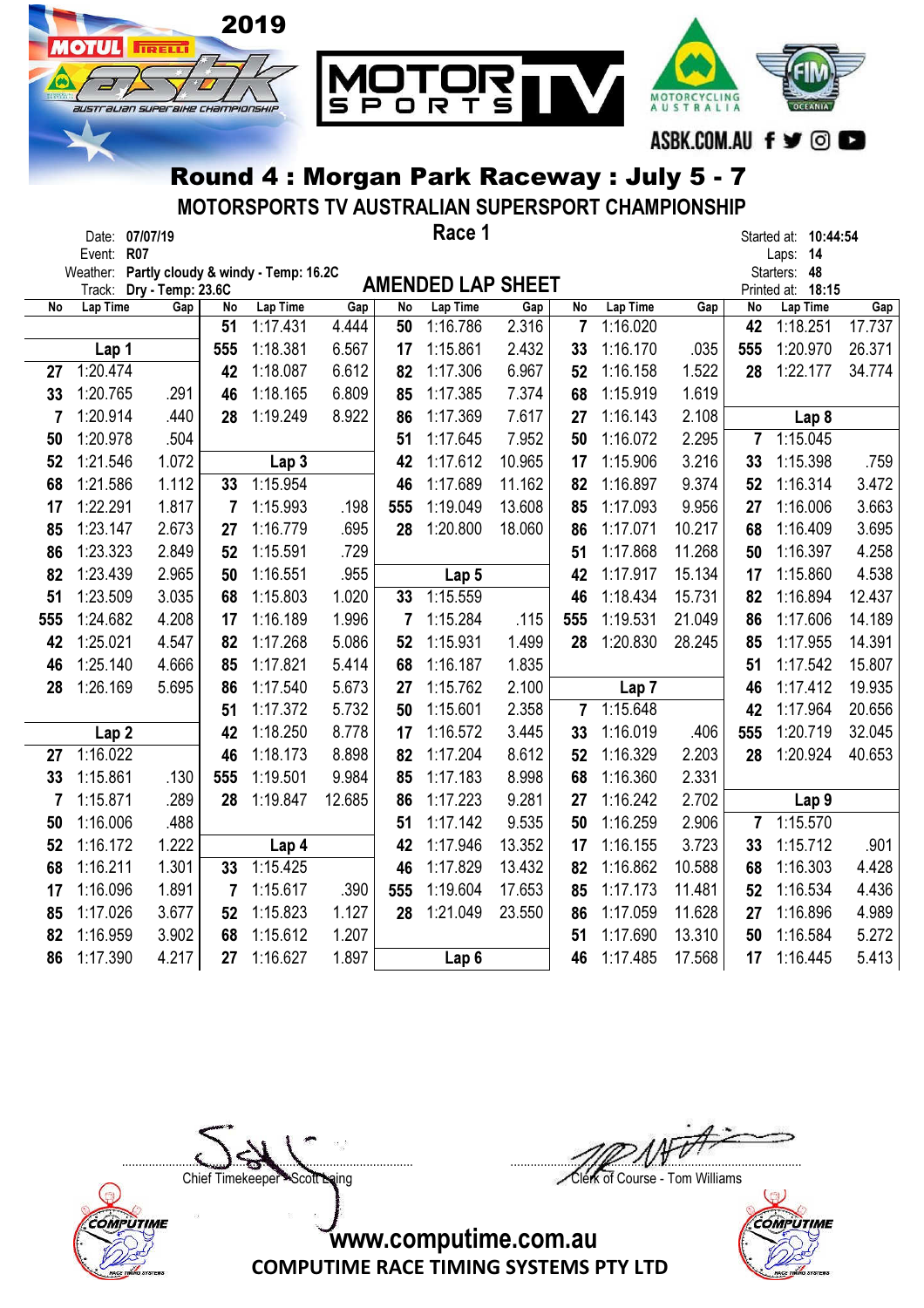

MOTORSPORTS TV AUSTRALIAN SUPERSPORT CHAMPIONSHIP

|            | Date: 07/07/19                               | Race 1 | Started at: 10 |      |
|------------|----------------------------------------------|--------|----------------|------|
| Event: R07 |                                              |        | $\text{Laps}:$ | - 14 |
|            | Weather: Partly cloudy & windy - Temp: 16.20 |        | Startore: AR   |      |

Started at: **10:44:54** 

| Weather: Partly cloudy & windy - Temp: 16.2C |                          | Starters: 48   |  |
|----------------------------------------------|--------------------------|----------------|--|
| Track: Drv - Temp: 23.6C                     | <b>AMENDED LAP SHEET</b> | Printed at: 18 |  |

| <b>MENDED LAP SHEE</b> |  |  |
|------------------------|--|--|

|                |                   | Track: Dry - Temp: 23.6C |              |          |         | AMENDED LAP SHEET |               |         |     |          |         | Printed at: 18:15 |  |
|----------------|-------------------|--------------------------|--------------|----------|---------|-------------------|---------------|---------|-----|----------|---------|-------------------|--|
| No             | Lap Time          | Gap                      | No           | Lap Time | Gap     | No                | Lap Time      | Gap     | No  | Lap Time | Gap     |                   |  |
| 82             | 1:17.137          | 14.004                   | 27           | 1:16.033 | 6.465   |                   |               |         | 42  | 1:18.382 | 35.552  |                   |  |
| 86             | 1:17.744          | 16.363                   | 50           | 1:16.136 | 6.774   |                   | <b>Lap 13</b> |         | 555 | 1:22.775 | 1:05.55 |                   |  |
| 85             | 1:18.030          | 16.851                   | 17           | 1:16.100 | 7.155   |                   | 7 1:16.129    |         | 28  | 1:21.900 | 1:13.39 |                   |  |
| 51             | 1:17.532          | 17.769                   | 52           | 1:16.757 | 9.114   | 50                | 1:16.539      | 7.856   |     |          |         |                   |  |
| 46             | 1:17.495          | 21.860                   | 82           | 1:17.512 | 18.252  | 17                | 1:16.388      | 7.943   |     |          |         |                   |  |
| 42             | 1:18.317          | 23.403                   | 86           | 1:17.554 | 20.766  | 52                | 1:17.207      | 12.061  |     |          |         |                   |  |
| 555            | 1:21.253          | 37.728                   | 51           | 1:17.407 | 22.292  | 27                | 1:29.032      | 20.131  |     |          |         |                   |  |
| 28             | 1:20.933          | 46.016                   | 85           | 1:18.133 | 22.294  | 82                | 1:17.277      | 21.453  |     |          |         |                   |  |
|                |                   |                          | 68           | 1:16.467 | 23.069  | 86                | 1:18.150      | 25.045  |     |          |         |                   |  |
|                | Lap 10            |                          | 46           | 1:17.615 | 26.599  | 68                | 1:17.323      | 25.792  |     |          |         |                   |  |
| $\overline{7}$ | 1:15.276          |                          | 42           | 1:17.976 | 28.640  | 51                | 1:17.930      | 26.334  |     |          |         |                   |  |
| 33             | 1:15.746          | 1.371                    | 555          | 1:20.731 | 48.338  | 85                | 1:18.339      | 27.739  |     |          |         |                   |  |
| 27             | 1:16.224          | 5.937                    | 28           | 1:20.860 | 57.099  | 46                | 1:18.104      | 31.295  |     |          |         |                   |  |
| 50             | 1:16.147          | 6.143                    |              |          |         | 42                | 1:18.733      | 34.280  |     |          |         |                   |  |
| 17             | 1:16.423          | 6.560                    |              | Lap 12   |         | 555               | 1:21.778      | 59.891  |     |          |         |                   |  |
| 52             | 1:18.702          | 7.862                    | $\mathbf{7}$ | 1:15.427 |         | 28                | 1:21.652      | 1:08.60 |     |          |         |                   |  |
| 82             | 1:17.517          | 16.245                   | 27           | 1:16.190 | 7.228   |                   |               |         |     |          |         |                   |  |
| 86             | 1:17.630          | 18.717                   | 50           | 1:16.099 | 7.446   |                   | Lap 14        |         |     |          |         |                   |  |
| 85             | 1:18.091          | 19.666                   | 17           | 1:15.956 | 7.684   | $7\phantom{.}$    | 1:17.110      |         |     |          |         |                   |  |
| 51             | 1:17.897          | 20.390                   | 52           | 1:17.296 | 10.983  | 50                | 1:16.697      | 7.443   |     |          |         |                   |  |
| 68             | 1:32.955          | 22.107                   | 82           | 1:17.480 | 20.305  | 17                | 1:16.798      | 7.631   |     |          |         |                   |  |
| 46             | 1:17.905          | 24.489                   | 86           | 1:17.685 | 23.024  | 52                | 1:17.636      | 12.587  |     |          |         |                   |  |
| 42             | 1:18.042          | 26.169                   | 51           | 1:17.668 | 24.533  | 27                | 1:17.329      | 20.350  |     |          |         |                   |  |
| 555            | 1:20.660          | 43.112                   | 68           | 1:16.956 | 24.598  | 82                | 1:17.435      | 21.778  |     |          |         |                   |  |
| 28             | 1:21.004          | 51.744                   | 85           | 1:18.662 | 25.529  | 68                | 1:16.595      | 25.277  |     |          |         |                   |  |
|                |                   |                          | 46           | 1:18.148 | 29.320  | 86                | 1:17.509      | 25.444  |     |          |         |                   |  |
|                | Lap <sub>11</sub> |                          | 42           | 1:18.463 | 31.676  | 51                | 1:17.726      | 26.950  |     |          |         |                   |  |
| 7              | 1:15.505          |                          | 555          | 1:21.331 | 54.242  | 85                | 1:18.435      | 29.064  |     |          |         |                   |  |
| 33             | 1:16.768          | 2.634                    | 28           | 1:21.414 | 1:03.08 | 46                | 1:18.049      | 32.234  |     |          |         |                   |  |

\*\*\* AMENDMENT (24/8/19) - No. 33 (R. BATTYE) removed from results as crossed the finish line after the conclusion of the event. \*\*\* AMENDMENT: No. 52 (C. TURNER) excluded from results due to machine eligibility issue \*\*\*

The results are provisional until the end of the time limit for protests and appeals.

Chief Timekeeper - Scott Laing Clerk of Course - Tom Williams



....................................................................................... .......................................................................................

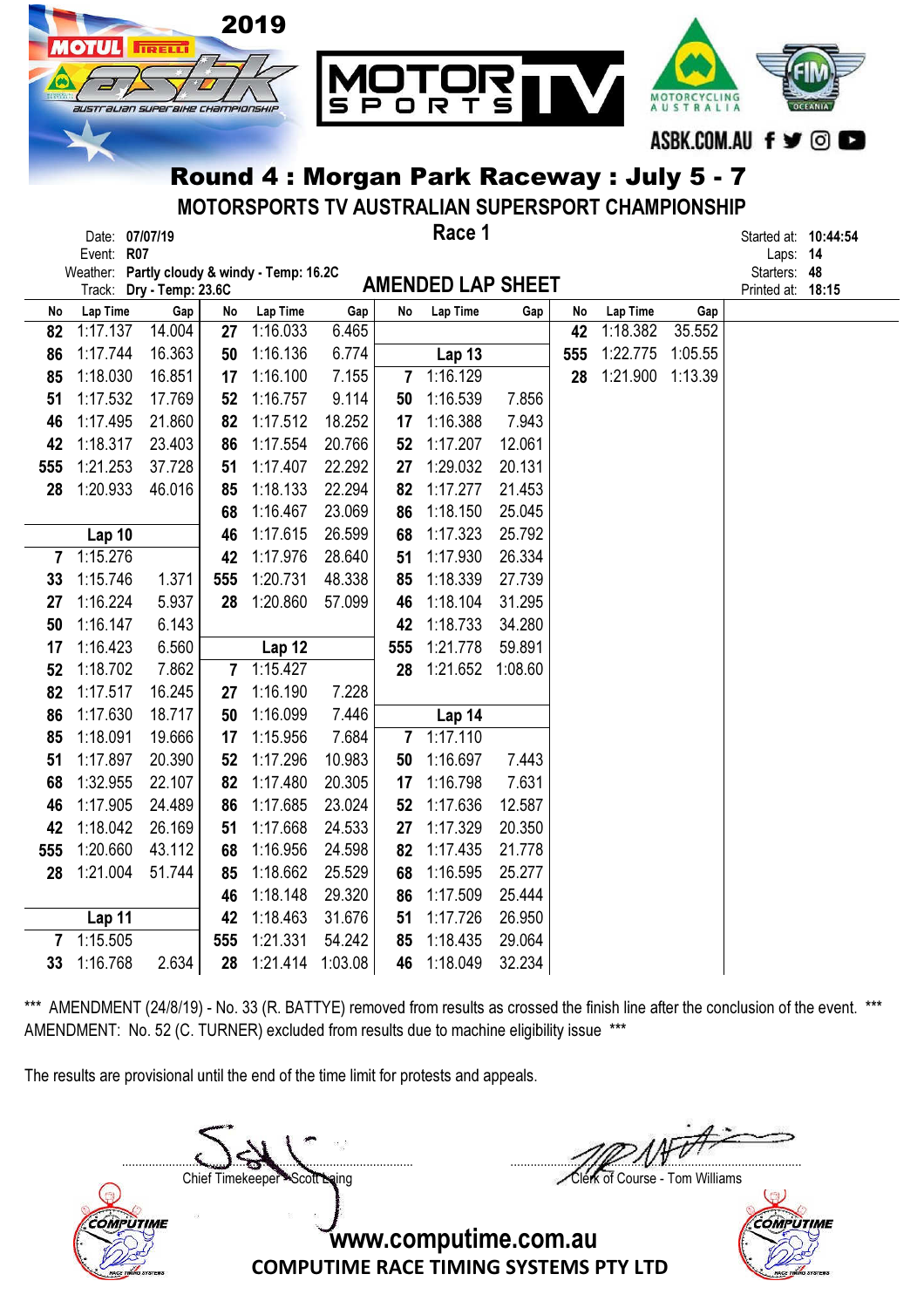

MOTORSPORTS TV AUSTRALIAN SUPERSPORT CHAMPIONSHIP

| Date:<br>Event:    | 07/07/19<br><b>R07</b>                                   |              |     |     |     |                | Race 1                   |     |     |     |     |     |     | Started at:<br>Laps:     | 10:44:54<br>14 |
|--------------------|----------------------------------------------------------|--------------|-----|-----|-----|----------------|--------------------------|-----|-----|-----|-----|-----|-----|--------------------------|----------------|
| Weather:<br>Track: | Partly cloudy & windy - Temp: 16.2C<br>Dry - Temp: 23.6C |              |     |     |     |                | <b>AMENDED LAP CHART</b> |     |     |     |     |     |     | Starters:<br>Printed at: | 48<br>18:15    |
| Grid               | 1                                                        | $\mathbf{2}$ | 3   | 4   | 5   | $6\phantom{a}$ | 7                        | 8   | 9   | 10  | 11  | 12  | 13  | 14                       |                |
| 27                 | 27                                                       | 27           | 33  | 33  | 33  |                |                          |     |     |     |     |     |     |                          |                |
|                    | 33                                                       | 33           | 7.  |     |     | 33             | 33                       | 33  | 33  | 33  | 33  | 27  | 50  | 50                       |                |
| 33                 |                                                          |              | 27  | 52  | 52  | 52             | 52                       | 52  | 68  | 27  | 27  | 50  | 17  | 17                       |                |
| 50                 | 50                                                       | 50           | 52  | 68  | 68  | 68             | 68                       | 27  | 52  | 50  | 50  | 17  | 52  | 52                       |                |
| 68                 | 52                                                       | 52           | 50  | 27  | 27  | 27             | 27                       | 68  | 27  | 17  | 17  | 52  | 27  | 27                       |                |
| 52                 | 68                                                       | 68           | 68  | 50  | 50  | 50             | 50                       | 50  | 50  | 52  | 52  | 82  | 82  | 82                       |                |
| 17                 | 17                                                       | 17           | 17  | 17  | 17  | 17             | 17                       | 17  | 17  | 82  | 82  | 86  | 86  | 68                       |                |
| 82                 | 85                                                       | 85           | 82  | 82  | 82  | 82             | 82                       | 82  | 82  | 86  | 86  | 51  | 68  | 86                       |                |
| 86                 | 86                                                       | 82           | 85  | 85  | 85  | 85             | 85                       | 86  | 86  | 85  | 51  | 68  | 51  | 51                       |                |
| 46                 | 82                                                       | 86           | 86  | 86  | 86  | 86             | 86                       | 85  | 85  | 51  | 85  | 85  | 85  | 85                       |                |
| 85                 | 51                                                       | 51           | 51  | 51  | 51  | 51             | 51                       | 51  | 51  | 68  | 68  | 46  | 46  | 46                       |                |
| 51                 | 555                                                      | 555          | 42  | 42  | 42  | 42             | 46                       | 46  | 46  | 46  | 46  | 42  | 42  | 42                       |                |
| 42                 | 42                                                       | 42           | 46  | 46  | 46  | 46             | 42                       | 42  | 42  | 42  | 42  | 555 | 555 | 555                      |                |
| 555                | 46                                                       | 46           | 555 | 555 | 555 | 555            | 555                      | 555 | 555 | 555 | 555 | 28  | 28  | 28                       |                |
| 28                 | 28                                                       | 28           | 28  | 28  | 28  | 28             | 28                       | 28  | 28  | 28  | 28  |     |     |                          |                |

\*\*\* AMENDMENT (24/8/19) - No. 33 (R. BATTYE) removed from results as crossed the finish line after the conclusion of the event. \*\*\* AMENDMENT: No. 52 (C. TURNER) excluded from results due to machine eligibility issue \*\*\*

The results are provisional until the end of the time limit for protests and appeals.



....................................................................................... .......................................................................................

Chief Timekeeper - Scott Laing Clerk of Course - Tom Williams